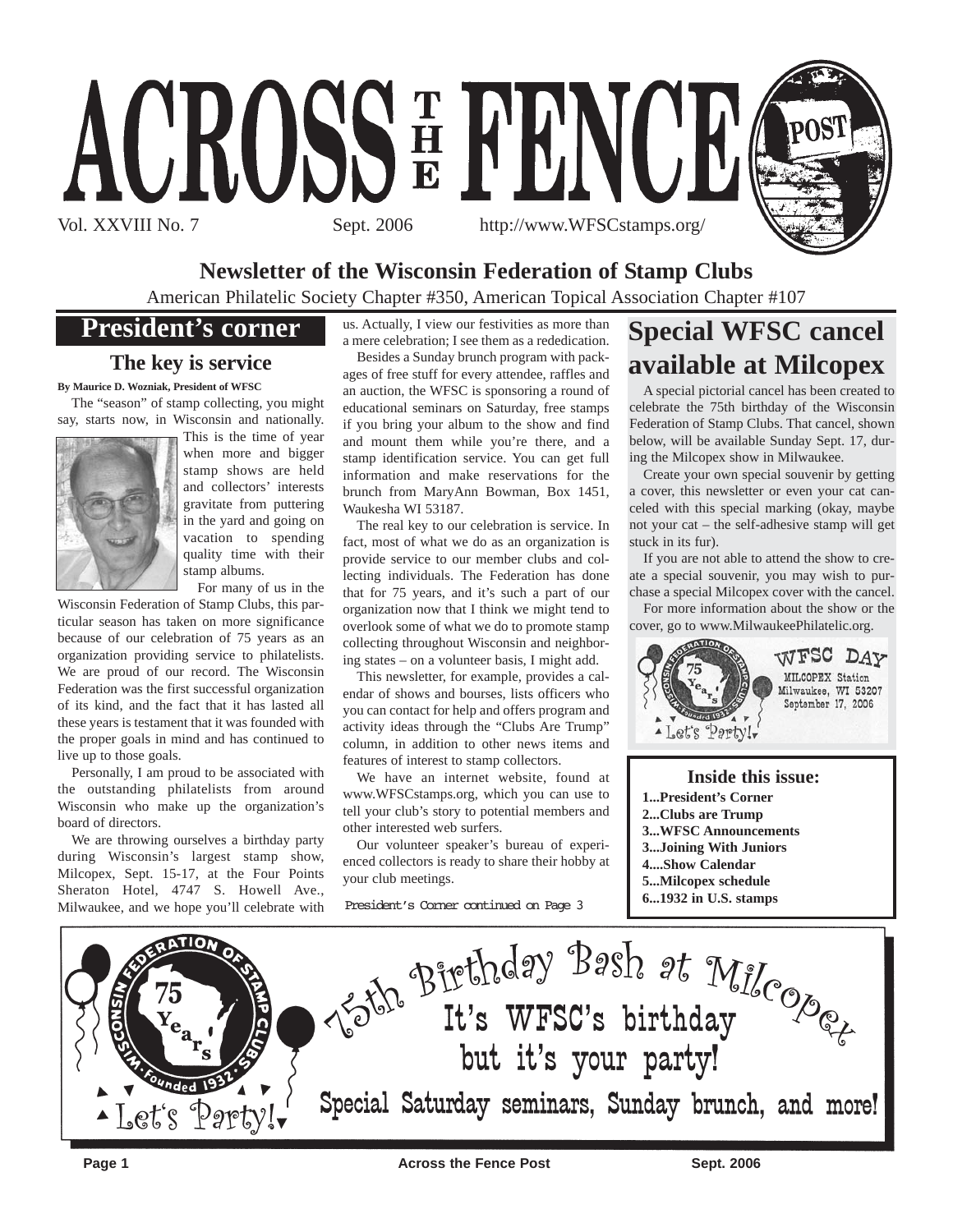#### **Clubs are Trump**

**By Maurice D. Wozniak, President of WFSC** Several clubs heard reports during their summertime meetings from members who attended Washington 2006, the big international show held in Washington, D.C. Accounts ranged from high praise to complaints about some aspects of the show, as well as reports of other Washington attractions.

Hearing reports from attendees at club meetings helps to pump up interest in stamp collecting and gives members the realization that collectors from their clubs are part of the big picture. Repeating the accounts in the club newsletter passes this feeling on to those who weren't able to attend the meeting. **\* \* \***

John Pare, *Badger Stamp Club Bulletin* editor, coined the term "hypopathy" in a newsletter article. He suggested such a word might mean "a diminished amount of emotion," a condition he observed among members in the Madison club.

"We have a friendly, congenial group of people with a genuine enthusiasm for stamp collecting," Pare noted, "...but not as much enthusiasm for the club itself, for which most members are totally passive participants."

Sometimes, just identifying the

situation makes a difference – or something happens to spark a resurgence of activity. The club is one of the largest in the state, so there must be some sense of belonging.

#### **Program ideas**

Richard Risch was director of the Mitchell Park horticultural domes in Milwaukee for 15 years, and collects native animals of Wisconsin on stamps and covers. He was scheduled to speak at a meeting of the American Topical Association, Chapter 5.

**Rockford (Ill.) Stamp Club** vice president Tim Gallagher gave a program on U.S. Envelope Cut Squares, a specialty of his for many years. Clubs can mine their own members for programs, and the subjects don't have to be world-class collections to be interesting to others in the club.

The **Green Bay Philatelic Society** no longer takes part of the proceeds of its silent auction of items. The latest event was after the June meeting, a joint gathering with the Outagamie and Oshkosh clubs.

#### **What others are doing**

Sometimes "success" is relative. The **Northwoods Stamp and Coin Club** (Rhinelander) show this summer was a "big success,"

according to the club newsletter. About 175 people attended, club members turned out to help, dealers said they'd be back next year, the custodian said everything was left in order and the club plans to do it again next June 16.

The **Northwoods Philatelic Society**, Iron Mountain, Mich., was so successful with a cover project that members are thinking of expanding their support to libraries of area schools, beyond the one that was the original intent.

Al LeBlanc was elected president of Northwoods Philatelic Society. John Klenovich is vice president. Jim Stearns and Mark Pleyte continue as secretary and treasurer, respectively.

**\* \* \***

The *Milwaukee Philatelist*, newsletter for the **Milwaukee Philatelic Society**, has published several recent issues in full color.

Appropriately, summertime newsletters from our clubs have plenty of references to picnics and strawberry shortcake and barbecues. The **Waukesha County Philatelic Society** topped off its June meeting with a trip to a frozen custard stand to help celebrate Dairy Month.

*Information for "Clubs Are Trump" is gathered from club newsletters. Please send newsletters to Maurice D. Wozniak, 1010 Berlin St., Waupaca WI 54981.*

## Stamp Camp in Milwaukee Aug. 23

**by Mary Ann Bowman**

Stamp Camp is coming to Milwaukee Aug. 23! Stamp Camp is an educational program for youth, ages 8-14. The basics of the hobby are taught, followed by hands-on activities that reinforce those lessons. Philatelic materials will be available for use in projects.

Throughout the day, participants will earn Stamp Camp Cash that is used to purchase prizes in a culminating activity – an auction.

There is a \$20 fee for the event that includes lunch for the children. They will be able to keep the exhibits they create and will go home with new philatelic material they obtain through the class and the culminating auction. Class size is limited to 25 – so act today if you are interested.

If you know children who might be interested in attending this event, contact MaryAnn Bowman, Box 1451, Waukesha, WI 53187, for full details of the event.

Stamp Camp will be held at Mayfair Shopping Mall in Milwaukee. Children will be able to spend a full day (10 a.m. to 4 p.m.) at Stamp Camp, while adults can browse, shop or take in a movie.

## **Wisconsin Federation of Stamp Clubs officers** Across the Fence Post is the official publication of

PRESIDENT Maurice D. Wozniak 1010 Berlin St. Waupaca, WI 54981 715-258-2025 berliners2@sbcglobal.net

#### VICE PRESIDENT Hank Schmidt

P.O. Box 3153 Oshkosh, WI 54903 artcoy@vbe.com

#### CENTRAL OFFICE/SECRETARY Vacant

#### TREASURER

Paul T. Schroeder 1750 W. 5th Ave., Apt. F Oshkosh, WI 54902 920-426-2059

#### VP YOUTH DIVISION

#### MaryAnn Bowman P.O. Box 1451 Waukesha, WI 53187

NE REGION VP

#### Al Marcus (maram@tds.net) Green Bay Phil. Soc. Northwoods Phil. Soc. (Iron Mountain) Outagamie Phil. Soc.

Wisc. Postal Hist. Soc.

#### EAST CENT. REGION VP Vern Witt

Fond du Lac Stamp Club Kettle Moraine Coin & Stamp Club Manitowoc Phil. Soc. Oshkosh Phil. Soc. Sheboygan Stamp Club

#### SW REGION VP

Valerie Cook Badger Stamp Club Baraboo Stamp Club Janesville Stamp Club Monroe Stamp & Postcard Club Rockford Stamp Club

#### SOUTH CENTRAL REGION VP Art Gaffney stehlee@aol.com

Waukesha County Phil. Soc.

## SE REGION VP Art Schmitz

piscine@execpc.com Am. Top. Assn. (Chap. 5) Belle City Stamp Club Kenosha Stamp & Cover Club North Shore Phil. Soc. (Milw.) Northwestern Mutual Stamp Club Polish American Stamp Club Wauwatosa Phil. Soc.

#### Art Petri

American Air Mail Soc. (Billy Mitchell Chapter) Germany Phil. Soc.

(Chap. 18) Italian American Stamp Club

## Milwaukee Phil Soc.

#### CENTRAL REGION VP Gregg Greenwald

bluebird@tznet.com

Central Wisc. Stamp Club Chippewa Valley Stamp Club Northwoods Stamp & Coin Club (Rhinelander)

Wisconsin Valley Phil. Soc.

the Wisconsin Federation of Stamp Clubs, Inc., a 501c3 non-profit organization. WFSC also is a life member of the APS (since 1953). For more information about WFSC, please contact the Central Office.

AFTP is published monthly September through April, and every other month May through August (10 issues per year). News of Wisconsin collectors, club news and gratis original philatelic features are welcomed. The editor accepts submissions in any format, but prefers email if possible. Editor reserves the right to make editorial changes to submitted copy.

material appearing in AFTP not carrying an individual copyright notice may be reproduced only by not-

for-profit organizations, provided the author(s) and AFTP receive credit or attribution. All materials carrying an individual copyright notice are the sole property of the author(s). Unless explicitly stated by an officer in conjunction with official WFSC business, opinions expressed by the editor or individual authors are not necessarily endorsed by the WFSC.

Submission deadlines for editorial and avertisingmaterials are for the 1st of the month preceding month of publication (i.e. Jan. 1 for Feb. issue).

All show calendar information, along with all other editorial matter and listings, should be sent to: Wayne L. Youngblood, Editor ATFP, P.O. Box 262, Iola WI 54945- 0262. (yngblood@athenet.net) phone: 715-467-4416.

Advertising material and payment should be sent to Dave Carney, Advertising Manager, AFTP, P.O. Box 55, Kimberly, WI 54136-0055. (dcarneyl@new.rr.com) pnone: 920-687-9077. For a complete list of advertising rates and policies (display, classified and listings), request a copy from the advertising manager.

 $1032$ 

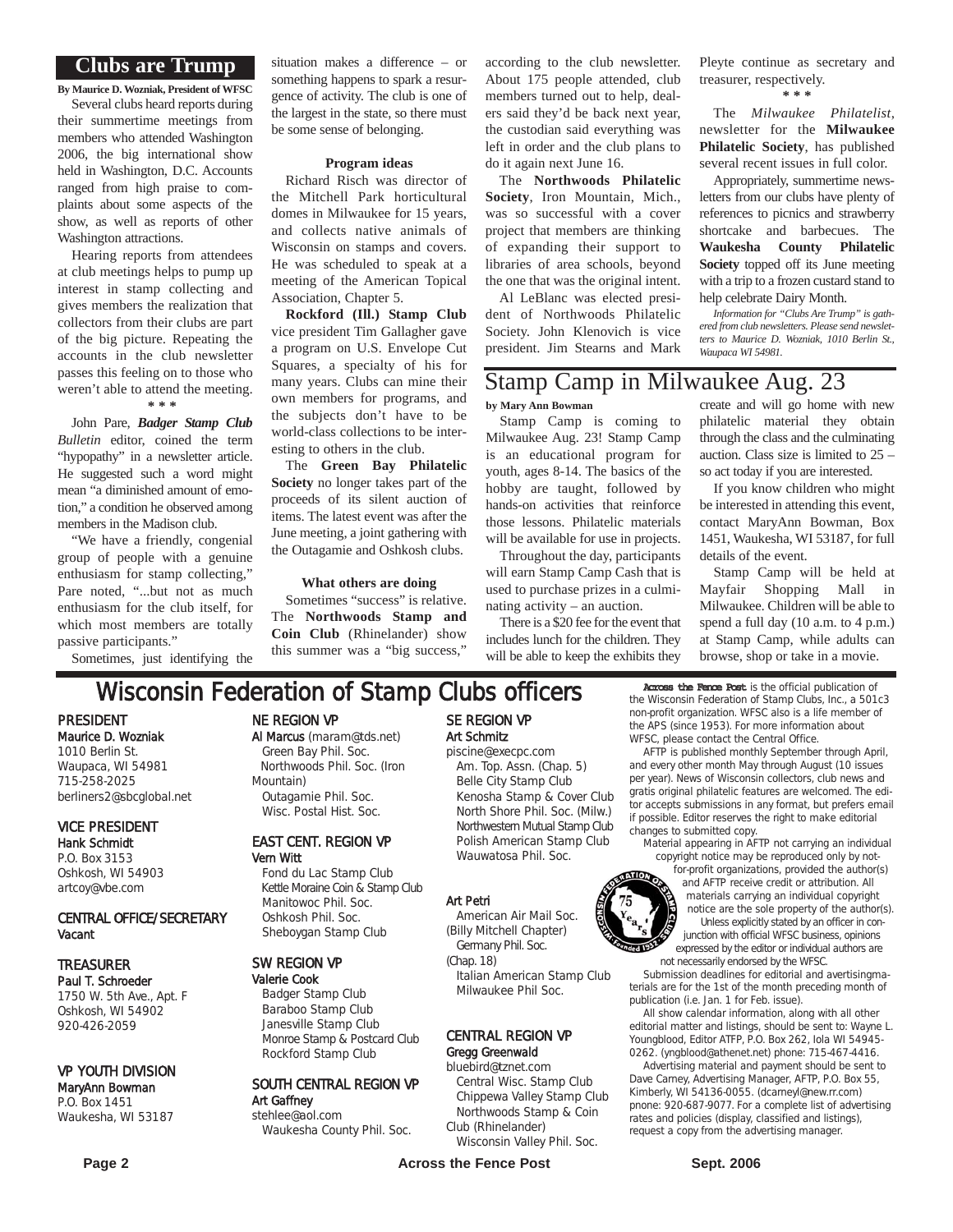## **WFSC Announcements - cover exchange**

The Wisconsin Federation of Stamp Clubs will sponsor a nationwide cover exchange program, in which all stamp clubs, philatelic organizations and individuals may participate.

The WFSC cover exchange program is being conducted in conjunction with National Stamp Collecting Month in October. The exchange offer will expire Oct. 31, with returns being made to participants by mid-November.

Participants must submit 10 all-alike covers and a large business-sized envelope addressed and franked with 63c postage. In exchange, eight different covers will be sent back (the extra covers will be used for the WFSC youth program).

President's Corner, from page 1

We provide publicity and promotion of member clubs and the stamp-collecting hobby at a national level, including the suggestion of Wisconsin subjects for consideration in the program of the United States Postal Service.

Even before the Federation was founded, a group of collectors from the Fond du Lac area fostered clubs in other areas of the state and then called them together in 1932 to organize, so the concept of service to collectors, which became known as "the Wisconsin idea," is well established.

Among the WFSC's formal objectives are to acquire and disseminate a knowledge of philately, foster and help organize other stamp clubs, encourage educational aspects of philately among youth, cultivate friendship and fraternity among philatelists, encourage the preservation of postal records and materials for reference and assist the members of the WFSC in acquiring and disposing of stamps.

| WORLDWIDE<br>AND TOPICALS<br>Peter D. Adamini<br>1566 W. Mason St. at Beacon Center<br>Green Bay, WI 54303<br>Office: 920-499-6886<br>Home: 920-437-3477<br>E-mail: pdadamini@msn.com<br>We buy and sell |                                                             |
|----------------------------------------------------------------------------------------------------------------------------------------------------------------------------------------------------------|-------------------------------------------------------------|
|                                                                                                                                                                                                          |                                                             |
| <b>Post Cards</b>                                                                                                                                                                                        | Gold<br><b>Diamonds</b>                                     |
| Coin & Stamp Supplies<br>Anri<br>Antiques                                                                                                                                                                | Royal Doulton Figurines/<br><b>Character Jugs</b><br>Hummel |
| Iowa's Largest Stamp Buyer<br>Mail Order Service Available                                                                                                                                               |                                                             |
| Stamps 'n' Stuff®                                                                                                                                                                                        |                                                             |
| 8190 Hickman Rd.<br>Des Moines, IA 50325-4405                                                                                                                                                            |                                                             |
| Mon. 10 - 5                                                                                                                                                                                              | Phone                                                       |
| Tues. - Fri. 10 - 6<br>Sat. 10 - 4                                                                                                                                                                       | 515-331-4307                                                |
| <b>JERRY &amp; BARBARA KOEPP</b><br>Orders 1-800-999-5964<br>Fax 515-331-4957<br>Email jbkoepp@msn.com<br>http://www.stampsnstuff.com                                                                    |                                                             |
|                                                                                                                                                                                                          | 1100                                                        |

Only unaddressed cacheted covers on No. 6 sized envelopes, bearing either pictorial or firstday cancels from the United States can be submitted, with a limit of 20 covers. Clubs with leftover show, commemorative and first-day covers can reduce their inventory by exchanging them for different covers that can be used as club auction items, door prizes or gifts.

The cover exchange program coordinator reserves the right to return covers considered unsatisfactory for exchange.

To submit covers, write to the Wisconsin Federation of Stamp Clubs, Box 1451, Waukesha, WI 53187.

In a news release prepared for the philatelic media this year, we noted that these objectives are achieved by sharing ideas, pooling talent and equipment, doing things that individual clubs alone cannot do, providing centralized services and speaking in a unified voice on behalf of our constituency.

The Federation is a service organization. That's why it was founded. That's how it has succeeded, and that's how it will continue to thrive. Let us help to serve your collecting needs, and please let us know how we may do so.



Gonzga Hall \* 92nd & Greenfield \* Milwaukee Exit I-894 & Greenfield or I-94 & 84th St. (815)-262-9117 **TKURZINSKI2002@YAHOO.COM**

**Page 3 Across the Fence Post** Sept. 2006

## **Youth Area at Washington 2006 Joining with Juniors**

#### **by MaryAnn Bowman**

The youth area at Washington 2006 was large and full of a variety of activities. Using the theme, the Wonders of America, large colorful murals promoting stamp collecting continued the idea. Catchy slogans such as "Catch the Coolest Rides," featuring transportation stamps (including the recent Motorcycle commemoratives, the Sporty Cars from the 50s and others), followed by some "Did You Know?" facts at the base of the display. Other themes included "Fly the Highest Skies," "Capture the Wildest Animals," "Discover the Wonders of America," "Explore Outermost Space," "See Amazing Creatures" and "Dive the Deepest Oceans." These large displays served as the backdrop for the youth area and were visible to anyone walking the length of the show. Other youth areas were decorated with large, colorful reproductions of stamps of the world.

The youth section was actually composed of two separately sponsored areas: the USPS primarily provided computers and technology, while the American Philtelic Society manned the hands-on activities. Children visiting the area were encouraged to complete six of eight activities to receive a gift bag, which included

Joining With Juniors continued on Page 4

## **Call for Wisconsin Hall of Fame nominations**

Nominations are now being accepted for the 2007 Wisconsin Philatelic Hall of Fame. The deadline is Dec. 31, 2006. Qualifications required of nominees include:

1.) Contributions of purely local club nature shall not be the sole reason for selection to the Hall of Fame.

2) A deceased philatelist may not be nominated or considered for selection until three years after his or her death.

Submit your nomination(s), together with a statement identifying the nominee, a short philatelic biography and the reasons why that person should be selected for the Wisconsin Philatelic Hall of Fame to: Chairman, Wisconsin Philatelic Hall of Fame Committee, Verna Shackleton, 425 N. Linwood Ave., Apt 110, Appleton WI 54914.

Questions may be answered by e-mail corosec@sbcglobal.net.

Only WFSC member clubs may submit nominations, and each nomination must be seconded by two other member clubs. The nominating club is responsible for making arrangements with the seconding clubs to provide those seconds. The nomination and seconds should all be sent to the Chairman of the Hall of Fame Committee in one mailing.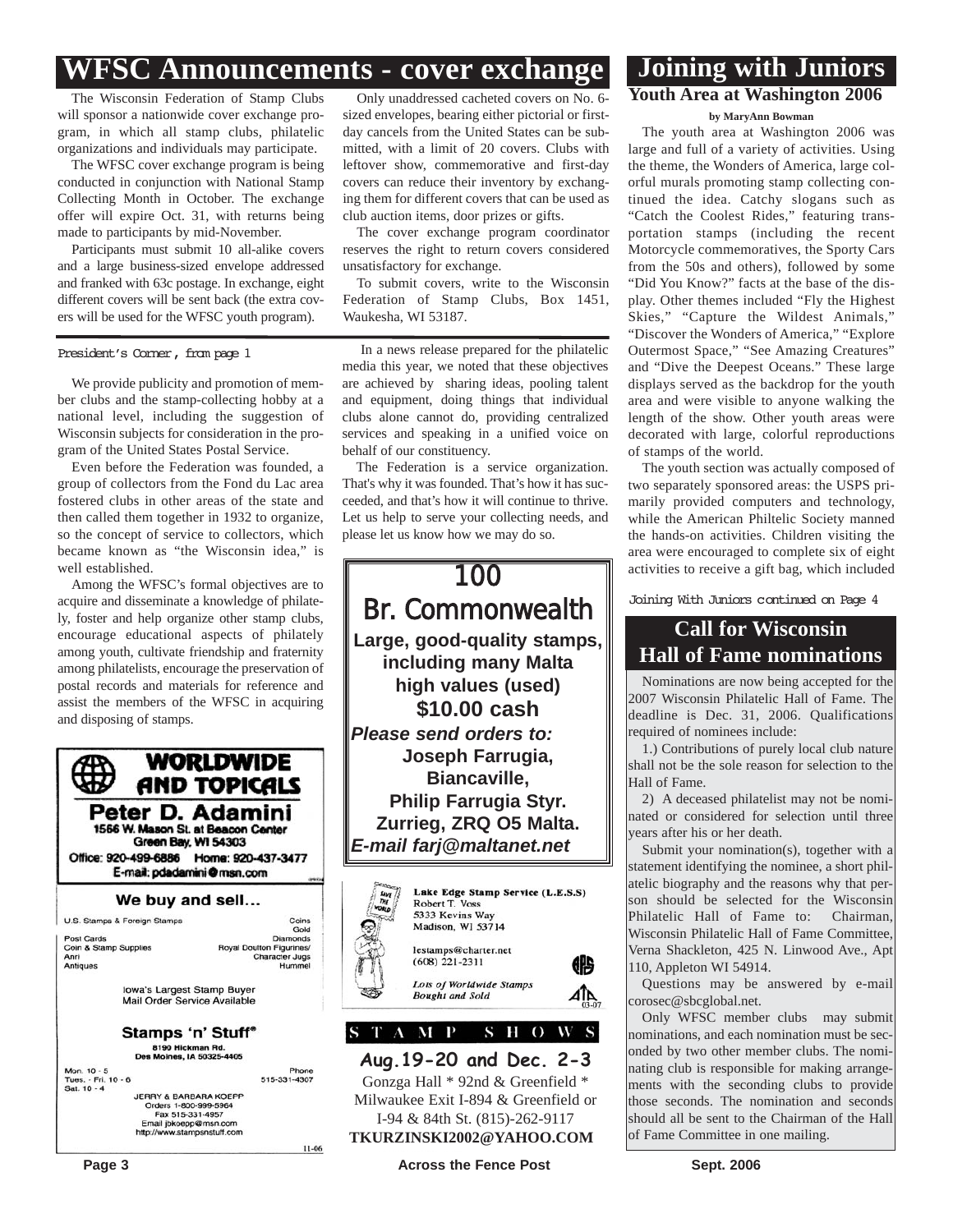

## U.S. Stamp identification puzzler

**How well do you know your country's stamp designs?**

The illustration at left is enlarged and taken from a U.S. stamp design. Your job is to correctly identify the stamp (by issue and date of release) to win a prize. All correct entries win.

Please send all entries to: September Stamp Identification Puzzler Wayne Youngblood Box 262, Iola, WI 54945-0262. The correct answer will appear in the Oct. *AFTP*

well. Several of the word searches revolved around Disney movies and characters. Some were more philatelically oriented, including stamp denominations and types of stamps. Others related to U.S. history, with emphasis on presidents and the Lewis and Clark Expedition. Stamp designs carried through the theme of the word search. The sheets were reproduced in color, whic added appeal to the page.

Several events took place on a nearby mini-stage set up for the unveiling of the Disney stamp design for next year. Children of all ages could be found dancing and singing while Mickey Mouse performed.

At a different time, the junior duck stamp artist was available for autographing philatelic items.

A large model railroad display was set up, separating the two youth areas. It attracted a good deal of attention. To carry through the postal theme, some of the flatbed cars carried U.S. Postal Service trucks. Another entire train was a replica model of the Celebrate the Century train that toured the country.

*This feature was originally written for the September-October 2006 issue of* Topical Time.

**Page 4 Across the Fence Post** Sept. 2006



## (608-328-2827) Juniors, continued from Page 3

**November 4**

Monroe Stamp and Postcard Show Monroe Stamp and Postcard Club United Methodist Church, 2227 4th St., Monroe, WI (9 a.m. to 4 p.m.) Contact: Earl Button, 1214 2nd St., Monroe, WI 53566 (ebutton@tds.net)

TOSAPEX '06 Wauwatosa Philatelic Society Gonzaga Hall, 1435 So. 92nd St., West Allis, Wis. Contact: John Fagan, Box 13102 Wauwatosa, WI 53213-0102

a t-shirt and a new USPS activity book featuring the Wonders of America stamps.

One popular activity in the APS area was sponsored by the Smithsonian's National Postal Museum. Replicas of postage stamps were being created as large murals, using common and damaged stamps (previously presorted by color). Those stamps were used like mosaic tiles to fill in the designs. It was fun to watch the progress of the stamp designs and to see how much the children enjoyed this activity.

A large papier-mache Owney (a small dog that rode the railway post office rails near the turn of the 20th century) sat on a round table and children were invited to create a stamp tag for Owney to wear proudly. The story of Owney is well recorded in children's literature and makes a great readaloud to kids of all ages.

Finding just the right stamp to add to your collection was no problem with large, wood-framed boxes set on the floor. Adults and children alike were found combing through the stamps.

There were a variety of pencil and paper activities available as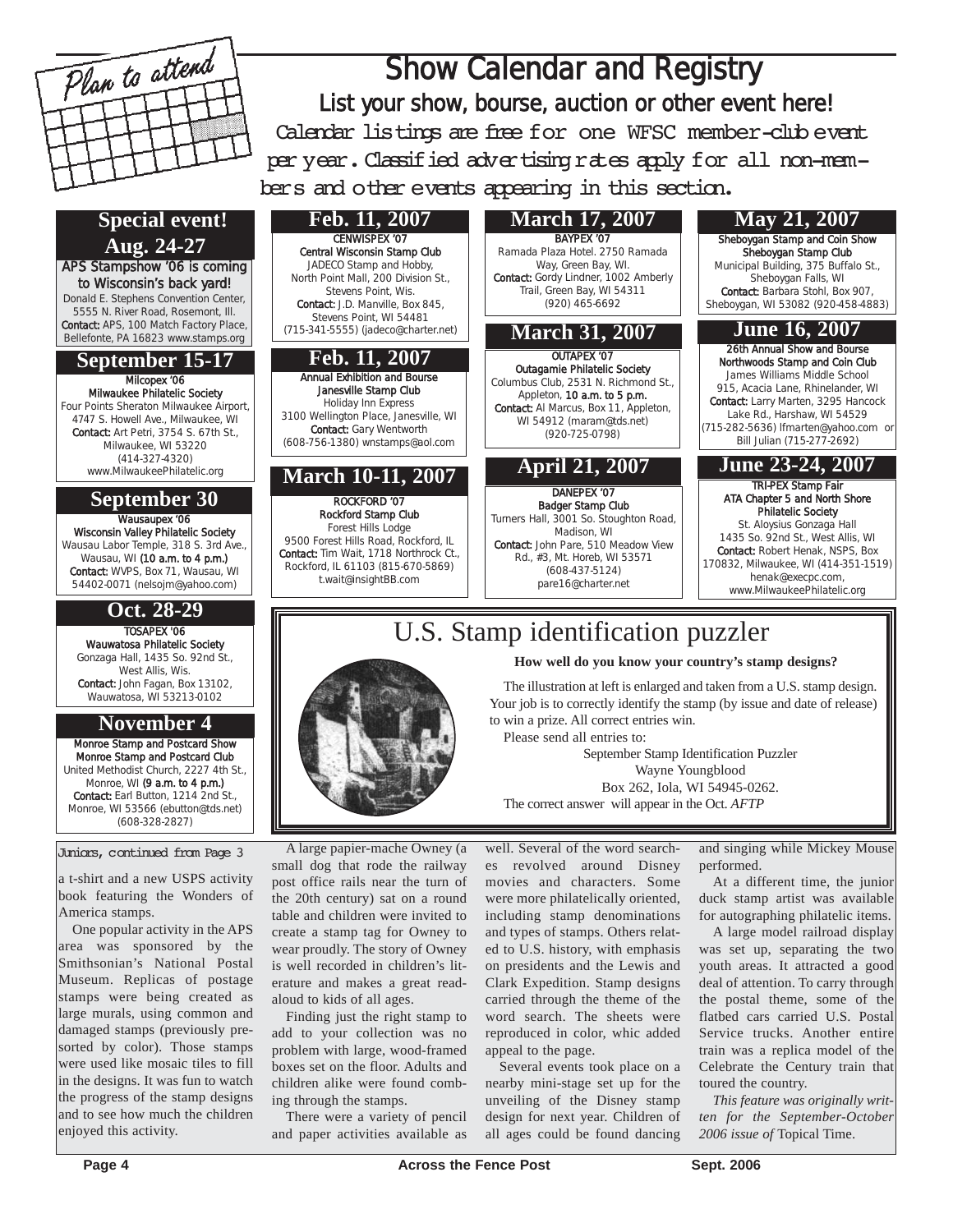# **Schedule of events for Milcopex 2006**

**All activities at Milcopex are open to all attendees of the show and are not limited only to WFSC members.**

#### **Saturday, September 16, 2006**

**10:00 a.m.:** *Make-It Take-It* This is a crafts workshop using stamps. All materials will be provided. Create stationery, cacheted envelopes, bookmarks, pencil holders, decorate vases or whatever else you can imagine.

**11:00 a.m.:** *Stamp Collecting Basics – What You Need for Your Hobby*. Seminar, presented by Maurice Wozniak

**12:00 noon:** *Philatelic Hangman* This is a game for all ages. Prizes will be awarded to winners. Join in the fun or be a part of the audience!

**1:00 p.m.:** *What George Am I?* Presented by Karen Weigt. The focus is on identifying the U.S. Washington Head issues of 1908-21. Learn while playing this game.

**2:00 p.m.:** *Stamp Jeopardy – stamp game* Test your philatelic knowledge. This is a game for all ages. Prizes will be awarded to winners. Join in the fun or be a part of the audience!

**3:00 p.m.:** *Album Bonanza – Stamps Galore – Free worldwide and US used stamps.* Help with the identification of your unknown stamps. Adults and children are welcome. You must have an album to receive free stamps. (A limited number of gently used albums will be available.) Find one, mount one. Seating and table space is limited. Reservations are suggested to "hold" a spot for you. Walk-ins are welcome on space-available basis only.

#### **Sunday – September 17, 2006**

**11:00 a.m. – 1:00 p.m.:** *WFSC Sunday Brunch* This special event is open to all WFSC members. Advance reservations are required. The brunch will celebrate 75 years of WFSC history, recognize the Hall of Fame members and honor Karen Weigt, the long-serving WFSC secretary who is stepping down from that position.

Special souvenirs and gift items are vailable for attendees. There will also be a small silent and mini-auction to benefit the WFSC.

There will also be WFSC raffles throughout

The July-August Stamp Identification puzzler pictures the central vignette from the 3c Washington Territory commemorative, Scott 1019, released March 2, 1953. Thanks to all who entered. **U.S. Stamp identification puzzler, answer** the celebration! A special pictorial cancellation will be available on Sunday (see Page 1). For additional details, or to make reserva-

tions for the brunch, contact Wisconsin Federation of Stamp Clubs, Box 1451, Waukesha, WI 53187.

## **Trash to Treasure Table**

One man's trash is another man's treasure

## **One free item per coupon**

Posters, literature, catalogs, misc.

## (Name) (WFSC Club)

Available only on Saturday, September 16 in the WFSC Seminar Room

\_\_\_\_\_\_\_\_\_\_\_\_\_\_\_\_\_\_\_\_\_\_\_\_ \_\_\_\_\_\_\_\_\_\_\_\_\_\_\_\_\_\_\_\_

## Milcopex 2006 & HarleyDavidson Covers

The Milwaukee Philatelic Society, Inc is sponsoring MILCOPEX 2006 on September 15, 16, & 17 at Four Points Sheraton Milwaukee Airport, 4747 S Howell Ave. Terry Kutz will be playing the part of Benjamin Franklin. It is his 300th birthday.

We will also have an unveiling of the 39 cent Harley Davidson Stamp on the 15th of September.

We will be having three cachets and cancels for Milcopex and one cachet and cancel for Harley Davidson.



Ноногие Benjamin Franklin First Postmaster Creneral

> 1706 to 2006 MILCOPEX 2006

Harley Davidson Motorcyle



**Milwaukee Philatelic Society** 

For mail orders send a self addressed, stamped envelope with \$2.00 for a single and \$5.00 for a set of three to MPS, P.O. Box 13245, Wauwatosa, WI 53226-9998. \$2.00 for Harley cachets.